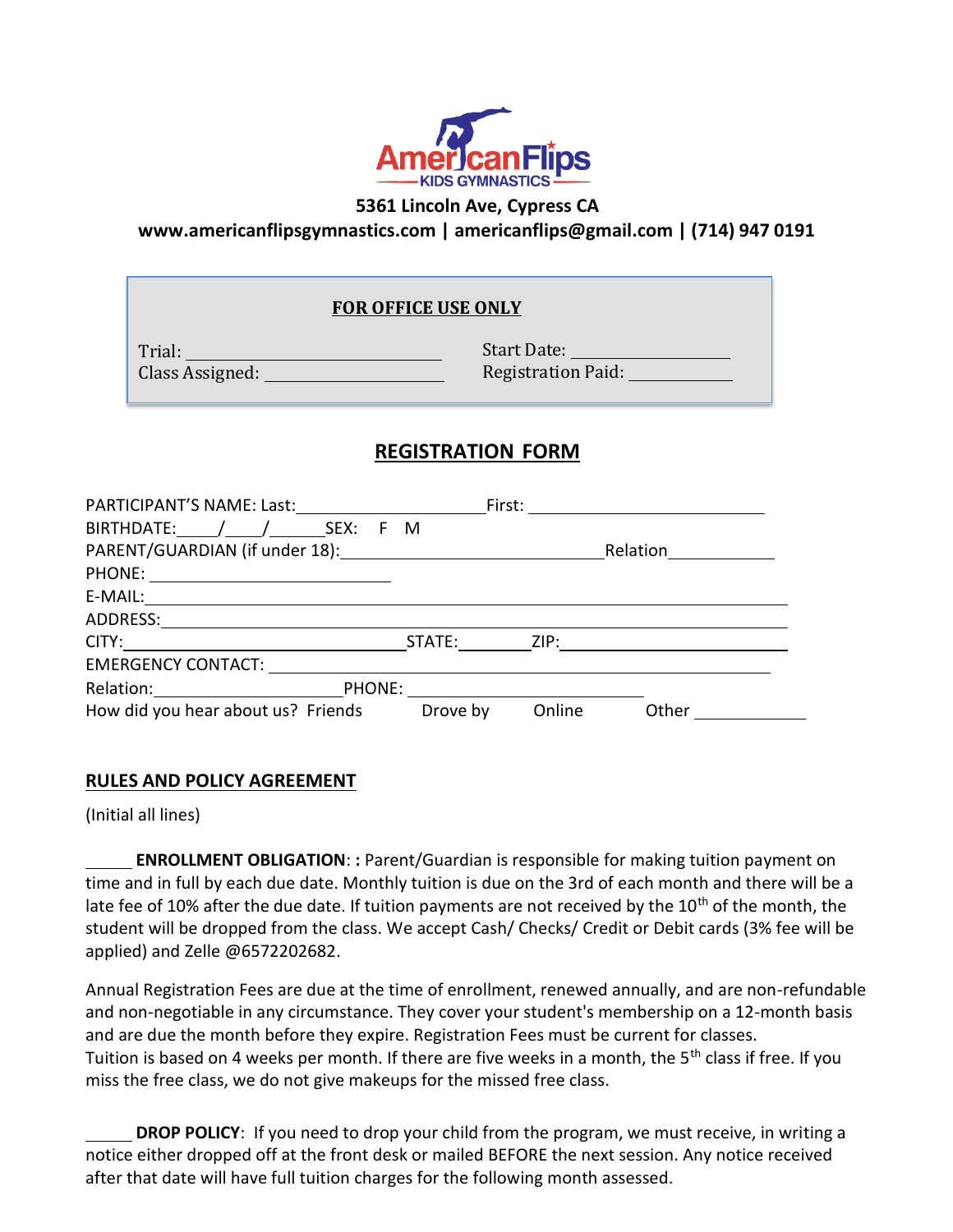**CREDITS/REFUNDS**: All services rendered by American Flips are provided on a nonrefundable basis. This includes, but is not limited to, registration fees, monthly tuition fees, private session fees, etc.

Once tuition has been paid, there are absolutely NO REFUNDS on classes for any reason. No exceptions. If a class is dropped for any reason-including but not limited to injuries-after one session is attended, no refunds, partial refunds, or credit will be given. In the case where tuition has been paid, but no classes have been attended, credit towards future use will be issued and retained on your family account.

**MAKE-UP LESSONS**: Make-up classes can be scheduled BY APPOINTMENT ONLY on an AVAILABILITY BASIS ONLY. All make-ups must be scheduled in advance through the front desk. \*Exceptions for make-ups: when the gym is closed due to a holiday or gym event, the make-up is automatic and can be made up before the missed class.

1. Schedule make-up class with the front desk and inform which class student missed or will be missing. Make-up date must be scheduled after the missed class date.

2. Once the make-up has been offered, we go by a "TAKE IT" or "LOOSE IT" policy and we do not offer make-ups for make-ups.

3. Make-up classes may not be transferred to other children of the same family. Make-up classes may not be transferred to other children of another family.

4. Make-ups can be utilized as make-ups only while you are enrolled and current in monthly fees. Make-up classes cannot be made up upon re-enrollment. If you drop out of the program, you lose the make-up classes and there is no monetary compensation.

5. One make up class will be allowed every month. Make up classes will NOT be allowed to roll over to the following month. We do not issue credits or refunds on accounts for make-ups.

**SAFETY**: No parents are allowed in the gym area, unless authorized by the office. There is a viewing area for all observers. Absolutely no students are allowed in the gym until their class starts. If your child is caught playing on the equipment or is in the gym without the supervision of a American Flips Kids Gymnastics employee, your child will be asked to wait in the waiting area. I, as a parent or guardian, understand that any injuries that occur before or after class time due to my negligence are my responsibility and American Flips Kids Gymnastics cannot be held accountable.

**PARENTS**: All students are to be picked up/dropped off by the entrance to the gym. All viewing is to be done in the front gym, or on the benches in the waiting area. Students must be picked up on time, as they are not supervised once class is over.

**ATTENDANCE**: Please be on time! Because warm-ups are essential to student's safety and they are done at the beginning of class. As a safety procedure, children arriving after warm-ups (15 minutes late) may be asked to warm up on their own.

Note: For health reasons, please ensure your children wash/sanitize their hands before and after class. Please do not send a child with any contagious conditions to a class or activity. (Bad cold, lice, skin disorder, etc.) In addition, all wounds on participants should be covered with fresh bandages when participating.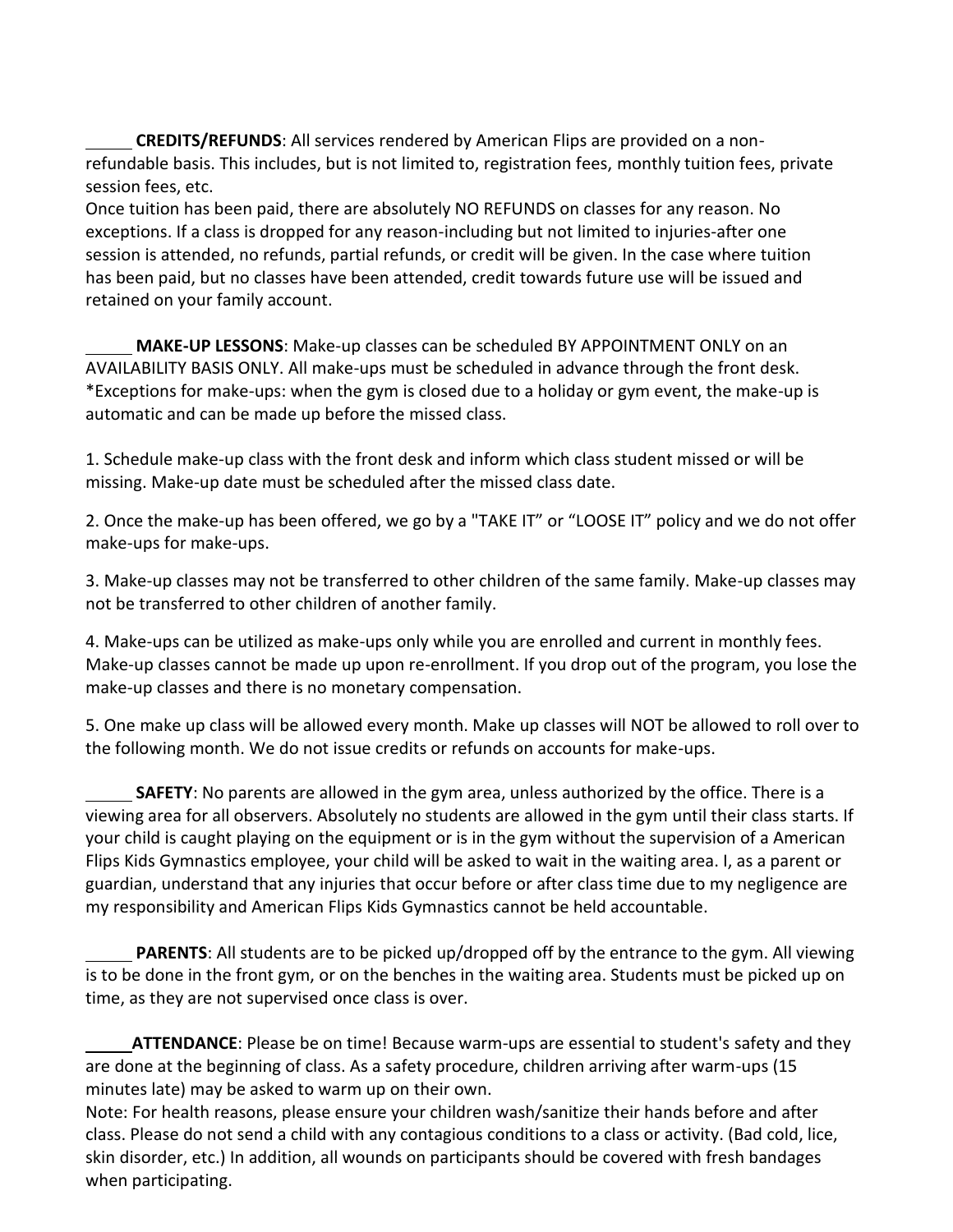**ATTIRE**: It is the parent's and student's responsibility that the student be properly dressed and prepared for class when he or she arrives.

- 1. For girls this includes: Leotard paired with tight or leggings.
- 2. Hair must be put up in a way that does not interfere with the student's performance.
- 3. No jewelry including necklaces, bracelets, rings, etc. are allowed to wear in the class. If a student come in wearing any jewelry, parent will be asked to take it off.
- 4. CLEAN socks are required inside the gym floor.

**BEHAVIOUR**: For our beginning level students, socialization is as much a part of the experience as learning new skills. Students will be learning how to conduct themselves in a class setting. These skills are critical in order to facilitate a smooth-running and safe environment for all students. To reduce disruptions, please attend to your child's toileting needs before class begins.

**FOOD OR DRINK**: Absolutely no food, chewing gum, candy or drinks are allowed in the Gym or Tumbling classroom. You may bring water in a spill-proof container.

I have read, initialed, and understand all the above policies.

| Signature: | Date: |
|------------|-------|
|            |       |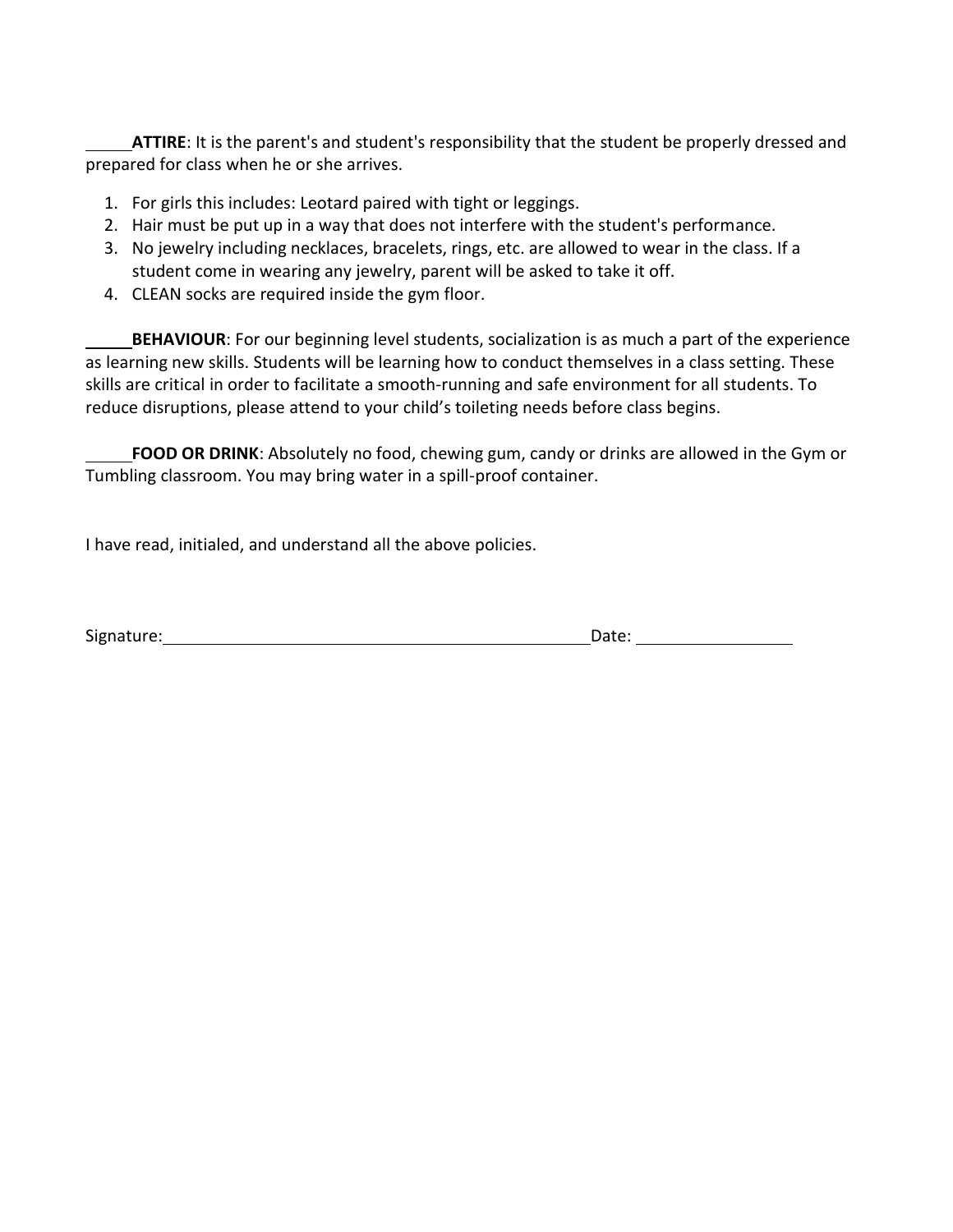

## **5361 Lincoln Ave, Cypress CA 90630 [www.americanflipsgymnastics.com](http://www.americanflipsgymnastics.com/) | [americanflips@gmail.com](mailto:americanflips@gmail.com) | (714) 947 0191**

## **LIABILITY WAIVER, PHOTO RELEASE, MEDICAL AUTHORIZATION**

*BY SIGNING THIS DOCUMENT YOU WILL WAIVE CERTAIN LEGAL RIGHTS, INCLUDING THE RIGHT TO SUE.* (Parent or guardian must sign this form)

I am aware that in addition to the usual dangers and risk inherent in the sport of Gymnastics, certain additional dangers and risks are present when using American Flips Kids Gymnastics. Facility's Gymnastics Equipment, Including, but not limited to, the danger and risk of falling, landing performing tricks and colliding with other gymnasts, staff media personnel and spectators, By signing this waiver, I freely except and fully assume responsibility for all such dangers and risk and the possibility of personal injury, death, property damage or loss resulting there from. In consideration of utilizing American Flips Gymnastics, Facility's Gymnastics Equipment and for other good and valuable consideration, I hereby agree as follows:

- 1. TO WAIVE ALL CLAIMS for personal injury and /or property damage that I may have against American Flips Kids Gymnastics, and it's directors, officers, agents, employees, contractors, representatives and any volunteers in any way associated with American Flips Kids Gymnastics. All of whom are hereinafter collectively referred to as "The Releases".
- 2. TO RELEASE THE RELEASES FROM ANY AND ALL LIABILITY for any loss, damage, injury, death, medical or other expenses that I may suffer or that my next of kin may suffer as a result of use of American Flips Kids Gymnastics Equipment or in my palpation in the sport of Gymnastics due to any cause whatsoever.
- 3. TO HOLD HARMLESS AND INDEMNIFY THE RELEASES from any and all liability for any property damage on personal injury to any third party, resulting from the use of American Flips Kids Gymnastics Equipment or by any participation in the sport of Gymnastics.
- 4. THIS RELEASE OF LIABILITY SHALL BE EFFECTIVE AND BINDING upon my heir, next of kin, executors, administrators, and assign in the event of my injury or death.
- 5. I ADDITIONALLY AGREE not to take unreasonable risk while participating in Gymnastics and Trampoline, including but not limited to attempting skills or tricks that I am qualified to perform safely or causing any other participants/spectators unreasonable risk of harm.
- 6. I ADDITIONALLY AGREE that I shall follow correct safety procedures when using American Flips Kids Gymnastics Equipment. I understand that American Flips Kids Gymnastics retains the right to use any photographs, video-tapes, motions, pictures recordings or any other record of this event for publicity, advertising, or any legitimate purpose.
- 7. I HEREBY CERTIFY THAT I am eighteen (18) years of age or more. I am covered by my own insurance, and that I have read and understand this Release of Liability prior to signing it, and I am aware by signing this Release of Liability I am voiding certain legal rights which I or my heirs, next of kin executors administrators and assigns may have against the Releases.

(Initial)